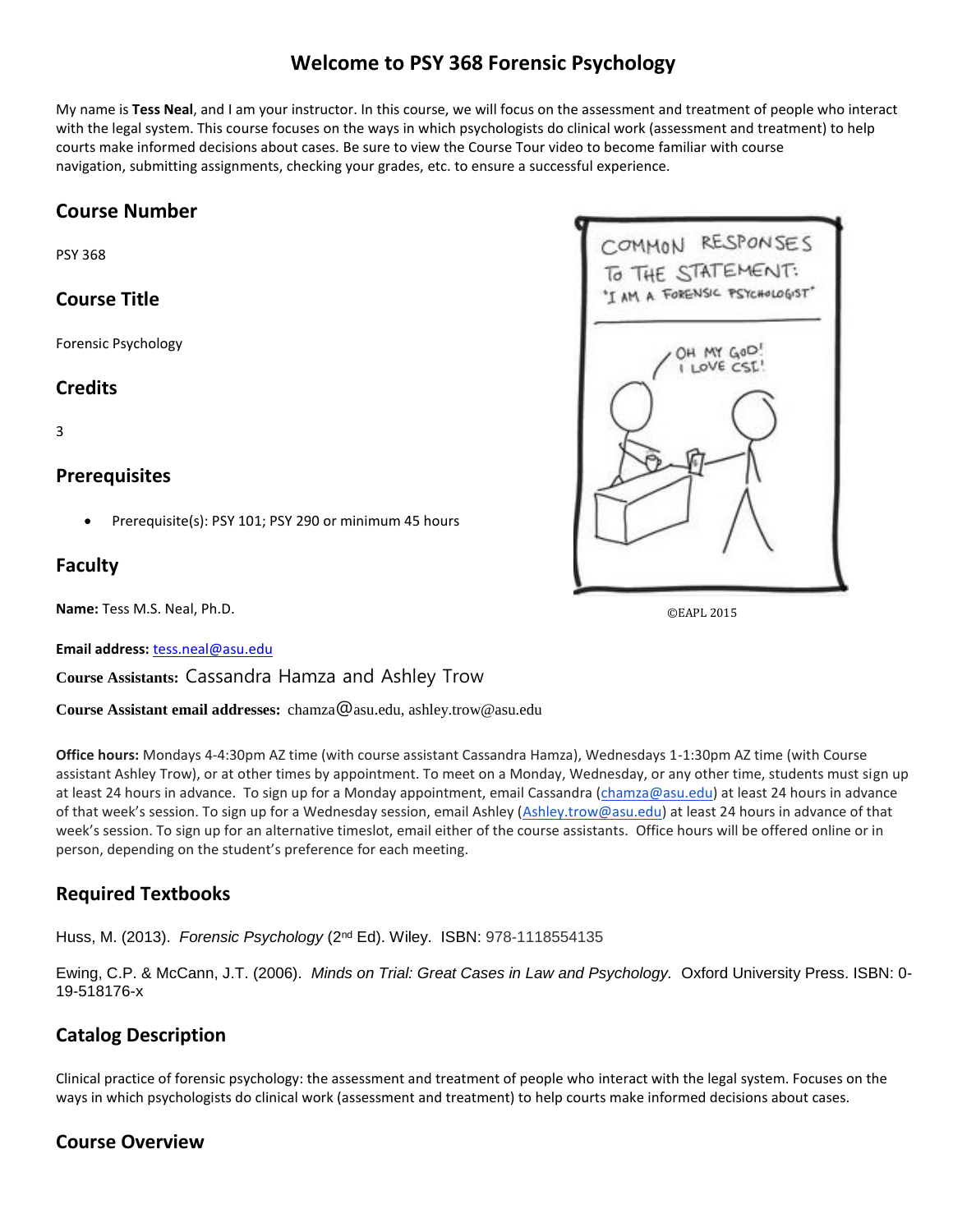This course will provide you with an introduction to forensic psychology – the application of psychological science or professional psychological practice to the law to inform a pending legal decision (APA, 2013; Neal, under review). "Forensic" comes from the Latin word for "court," and "forensic psychologists" are psychologists who help courts make decisions about people when some question related to psychology is involved. Thus, forensic psychologists typically are involved in cases "pre-adjudication," which means before the legal decision is made, and they help courts make informed decisions about cases. Forensic psychologists provide services (e.g., assessment, treatment, presentation of research) explicitly for the purposes of informing a legal decision (e.g., performing a child custody evaluation to inform the court's upcoming decisions about parenting time and rights in a divorce decree, conducting competency restoration treatment services in an attempt to restore trial competency so that the defendant can be adjudicated "competent" and move forward with their ongoing legal case, providing a summary of the research data about factors that contribute to a false confessions or mistaken eyewitness identifications while the case is ongoing). In this course, we will learn about how forensic psychology developed as a field and the major ways in which psychologists are involved in both the criminal and civil court systems. For example, in the criminal justice system, psychologists help resolve legal questions about defendants' competency to stand trial, sanity at the time of offense, risk of future violence, and risk of future sex offenses. In the civil justice system, psychologists help resolve cases involving sexual harassment, child custody, and personal injury, among other issues.

# **Learning Outcomes**

At the completion of this course, students will be able to:

- Demonstrate an ability to think critically and analyze the issues presented in forensic psychology.
- Identify and discuss landmark cases that demonstrate the practical role of forensic psychology.
- Explain the unique challenges that forensic psychologists face clinically, legally, and ethically.
- Analyze how the law can be therapeutic or anti-therapeutic for the people most directly affected by it.
- Apply the concepts learned in the course to current real-life cases.
- Discover how to become a forensic psychologist and identify various careers in forensic psychology.

## **Notes About this Course**

This paragraph contains secret information that will only be helpful to *homo sapiens* (i.e., humans). If you are not a member of this group, feel free to skip this paragraph. Research indicates that people learn material better and retain it longer when they actively participate in the learning process, so I encourage you to do just that. You will not learn as much in your classes passively listening and mindlessly reading the text or memorizing definitions. I strongly encourage you to talk about what you are learning with others, write about it, relate it to past experiences, and apply it to your daily life. To encourage this kind of learning, we will be asking questions, engaging in written conversations, watching videos clips of clients showing the symptoms of the disorders we learn about and discussing the legal and ethical issues involved in these cases, and reading voraciously. Please note that classes will not always closely follow the books. Although I will discuss some of the concepts covered in the book, much of the materials each week is intended to get you more involved with the material and to give you additional information. Thus, we'll do a variety of things: lectures, discussions and activities, case studies, exercises and demonstrations, brief writing assignments, and videos among other things.

Forensic psychology is a fascinating application of psychology every single day in courtrooms around the world. To help you learn to understand how psychologist help inform legal decisions, you will be reading the assigned readings and answering reading questions as "homework" on selected topics. (This is also a way to help you digest the material.) I will provide 10 reading prompts/questions. You need to complete all 10 of these assignments in your reading journal for full credit (each is worth 2% of your final grade). In grading these assignments, I will look for a concise, accurate, and sophisticated analysis based on the reading material. And oh yeah – the material covered in our course is often both thought provoking and awesome, so feel free to clap a little or do a little dance when we cover something cool.

Any of the material covered in class lectures, class activities, and assigned readings will be fair game for the exams. There will be 50 questions on each exam, and each is worth 20% of your final grade. The third exam - the final - is non-cumulative (covers only the last third of the course). I will provide you with a study guide for each exam. You will come to love these study guides. In the past, the study guides have been the subject of love poems. Okay, not really. But they help on the exams.

None of the materials from this course (the lectures, the slides, the videos, etc.) are to be used outside of this course. They are all copyrighted material. I hold the copyright to all the material I created, and others hold the copyright for the other material we're using in the course. This means you may not edit any of the materials in this course or use them for any purposes outside of this course.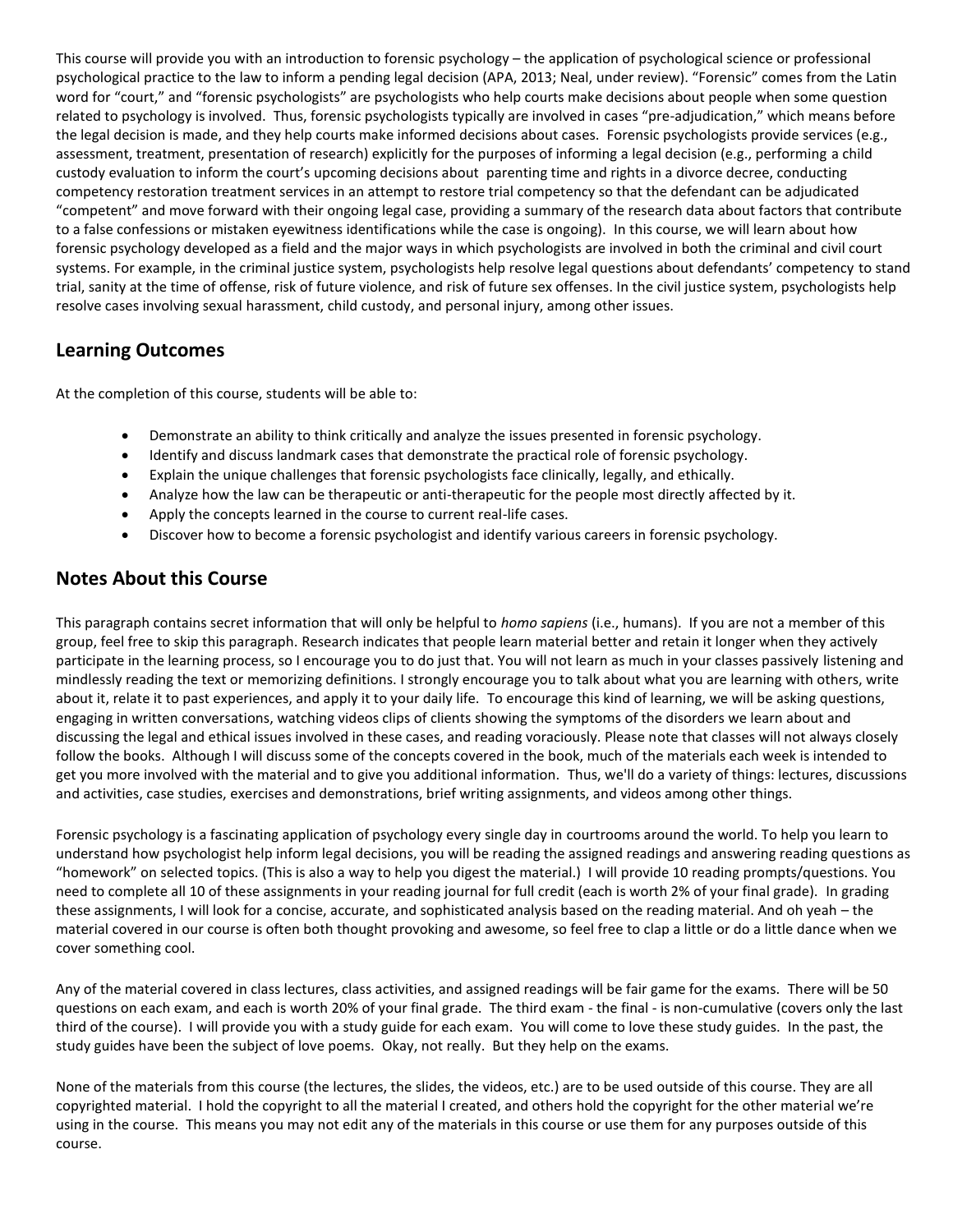# **Honors Enrichment Contracts**

Students taking this course for honors enrichment will participate in a "*Forensic Psychology in Literature*" reading group that will meet virtually for one hour every week over the course of the class. The group will choose which book(s) to read from a list developed by Dr. Neal of literature reflecting forensic psychology issues. Each member of the honors reading group will be expected to develop questions prior to each meeting based on the reading for that segment (such as 1-2 chapter of the novel) and then pose questions to the group and participate in discussion when other group members pose their questions. At the end of the book / reading group, each honors student will write a short summary (~1 page) about forensic psychology in the book(s).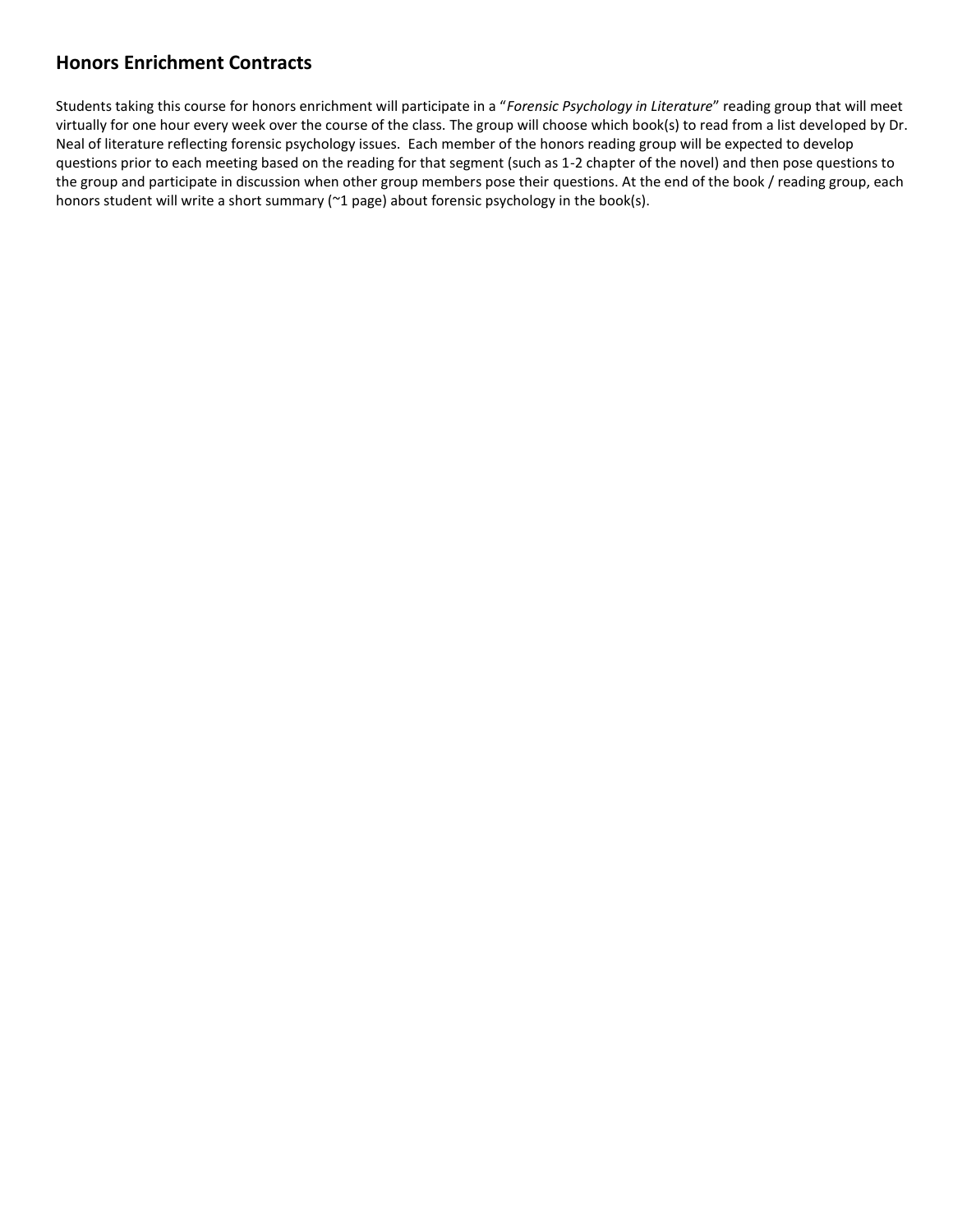# **Course Topics, Schedule & Grading**

Activities used for instruction and assessment of learning include: textbook and supplemental readings; written responses to reading questions; discussion activities; case scenarios; and exams.

| <b>ACTIVITIES/ASSIGNMENTS</b>                                     | <b>POINTS</b>  | <b>DUE DATE</b>                  |
|-------------------------------------------------------------------|----------------|----------------------------------|
|                                                                   |                | All assignments are due at 11:59 |
|                                                                   |                | P.M. on the date listed below    |
| <b>WEEK 1: Forensic Psychology &amp; Expert Witness Testimony</b> |                |                                  |
| Discussion Post #1.1 Introduction                                 | 11             | Friday 03/17                     |
| Discussion Post #1.2 Syllabus Quote                               | $\mathbf{1}$   | Friday 03/17                     |
| Discussion Post #1.3 What is Forensic Psychology?                 | 1              | Friday 03/17                     |
| Reading Journal #1                                                | $\overline{2}$ | Friday 03/17                     |
| Reading Journal #2                                                | 2              | Sunday 03/19                     |
| <b>WEEK 2: Competency to Stand Trial</b>                          |                |                                  |
| Reading Journal #3                                                | 12.            | Friday 03/24                     |
| Discussion Post #2.1                                              | i1.            | Sunday 03/26                     |
| Discussion Post #2.2                                              | 11             | Sunday 03/26                     |
| Exam 1                                                            | 20             | Monday 03/27                     |
| <b>WEEK 3: Insanity &amp; Diminished Capacity</b>                 |                |                                  |
| Reading Journal #4                                                | $\overline{2}$ | Friday 03/31                     |
| Discussion Post #3.1                                              | 1              | Sunday 04/02                     |
| Discussion Post #3.2                                              | i1             | Sunday 04/02                     |
| Discussion Post #3.3                                              | 1              | Sunday 04/02                     |
| <b>WEEK 4: Psychopathy &amp; Violence Risk Assessment</b>         |                |                                  |
| Reading Journal #5                                                | 12             | Friday 04/07                     |
| Discussion Post #4.1                                              | 11             | Sunday 04/09                     |
| Discussion Post #4.2                                              | 1              | Sunday 04/09                     |
| Discussion Post #4.3                                              | 11             | Sunday 04/09                     |
| "Reading" Journal #6 (i.e., Study Guide 2 Responses)              | 2              | Sunday 04/09                     |
| Exam 2                                                            | 20             | Monday 04/10                     |

**WEEK 5: Child Custody**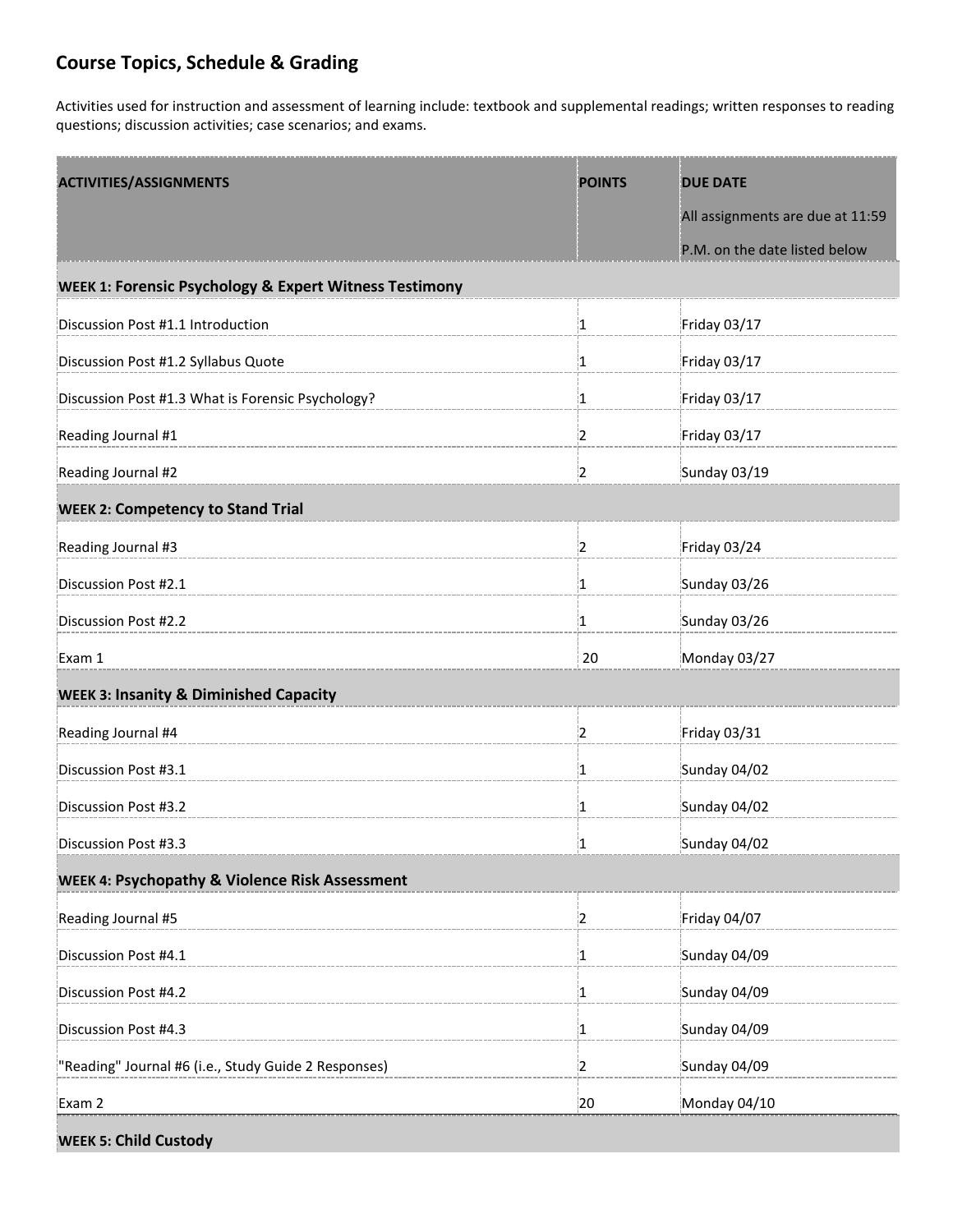| Reading Journal #7                              | i2             | Friday 04/14  |
|-------------------------------------------------|----------------|---------------|
| Discussion Post #5.1                            | 11             | Sunday 04/16  |
| Discussion Post #5.2                            | 1              | Sunday 04/16  |
| <b>WEEK 6: Civil Commitment</b>                 |                |               |
| Reading Journal #8                              | $\overline{2}$ | Friday 04/21  |
| Discussion Post #6.1                            | 11             | Sunday 04/23  |
| Discussion Post #6.2                            | 11             | Sunday 04/23  |
| Week 7: Sexually Violent Predator Commitment    |                |               |
| Reading Journal #9                              | 12.            | Friday 04/28  |
| Discussion Post #7.1                            | 1              | Sunday 04/30  |
| Discussion Post #7.2                            | i1             | Sunday 04/30  |
| Discussion Post #7.3                            | 11             | Sunday 04/30  |
| Exam 3                                          | 20             | Monday 05/01  |
| <b>Week 7.5: Careers in Forensic Psychology</b> |                |               |
| Reading Journal #10                             | i2             | Tuesday 05/02 |
| Discussion Post #8.1                            | 1              | Tuesday 05/02 |
| Discussion Post #8.2                            | i1             | Tuesday 05/02 |

# **Grading**

г

Final grades consist of graded discussion post assignments (20%), graded reading journal responses (20%), and 3 exams (20% each). Grades can be determined with this chart:

|                                       | Points Earned                           | Raw Final Grade Percent |
|---------------------------------------|-----------------------------------------|-------------------------|
| Reading journal responses             | (out of 20) $=$                         |                         |
| Discussion posts                      | (out of 20) $=$                         |                         |
| Exam 1                                | (score out of $100\%$ ) x .20 =         |                         |
| Exam 2                                | (score out of $100\%$ ) x .20 =         |                         |
| Exam 3 (Non-Cumulative<br>Final Exam) | (score out of $100\%$ ) x .20 =         |                         |
|                                       | <b>FINAL GRADE</b> (total from above) = |                         |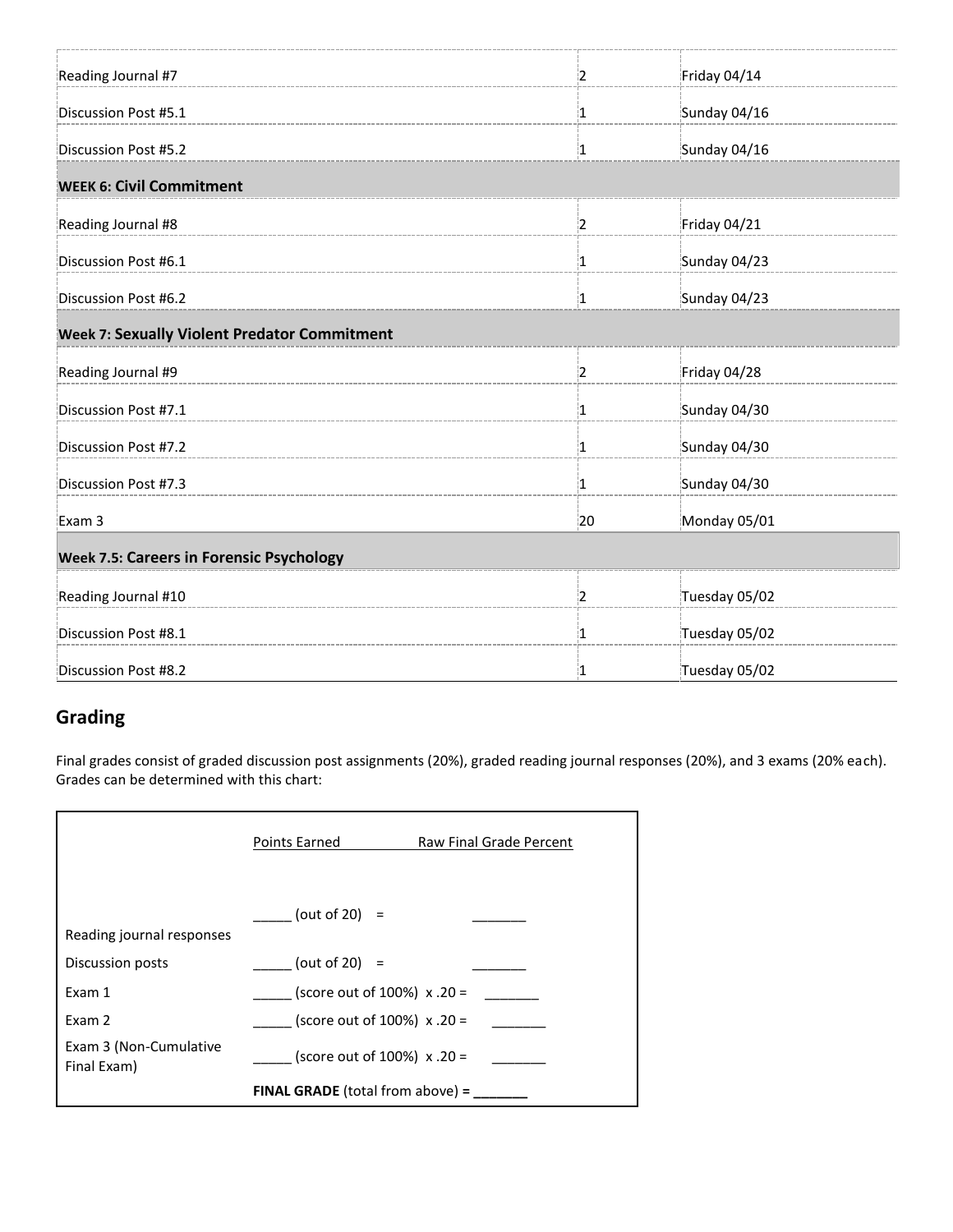| Grade | Percentage |
|-------|------------|
| А     | 90 – 100%  |
| в     | $80 - 89%$ |
| C     | 70 – 79%   |
| D     | $60 - 69%$ |
| E/F   | Below 60%  |

## **Grading Procedure**

Grades reflect your performance on assignments and adherence to deadlines. Graded assignments will be available within one week of the due date via the Gradebook.

## **Communicating With the Instructor**

This course uses a discussion board called "Hallway Conversations" for general questions about the course. Prior to posting a question, please check the syllabus, announcements, and existing posts. If you do not find an answer, post your question. You are encouraged to respond to the questions of your classmates.

Email questions of a personal nature to your instructor or assigned TA. You can expect a response within 48 hours.

## **Online Course**

This is an online course. There are no face-to-face meetings. You can log into your course via MyASU o[r https://my.asu.edu.](http://ecollege.asu.edu/)

## **Email and Internet**

ASU email is an *official means of communication* among students, faculty, and staff. Students are expected to read and act upon email in a timely fashion. Students bear the responsibility of missed messages and should check their ASU-assigned email regularly. All instructor correspondence will be sent to your ASU email account.

# **Course Time Commitment**

This three-credit course requires approximately 135 hours of work. Please expect to spend around 18 hours each week preparing for and actively participating in this course.

## **Late or Missed Assignments**

Notify the instructor BEFORE an assignment is due if an urgent situation arises and the assignment will not be submitted on time. Published assignment due dates (Arizona Mountain Standard time) are firm. Please follow the appropriate University policies to request an [accommodation for religious practices](http://www.asu.edu/aad/manuals/acd/acd304-04.html) or to accommodate a missed assignment [due to University-sanctioned activities.](http://www.asu.edu/aad/manuals/acd/acd304-02.html)

## **Submitting Assignments**

All assignments, unless otherwise announced, MUST be submitted to the designated area of Blackboard. Do not submit an assignment via email.

# **Drop and Add Dates/Withdrawals**

This course adheres to a compressed schedule and may be part of a sequenced program, therefore, there is a limited timeline to drop [or add the course.](https://students.asu.edu/academic-calendar) Consult with your advisor and notify your instructor to add or drop this course. If you are considering a withdrawal, review the following ASU policies: [Withdrawal from Classes,](http://www.asu.edu/aad/manuals/ssm/ssm201-08.html) [Medical/Compassionate Withdrawal,](http://www.asu.edu/aad/manuals/ssm/ssm201-09.html) and [a Grade of Incomplete.](http://www.asu.edu/aad/manuals/ssm/ssm203-09.html)

# **Grade Appeals**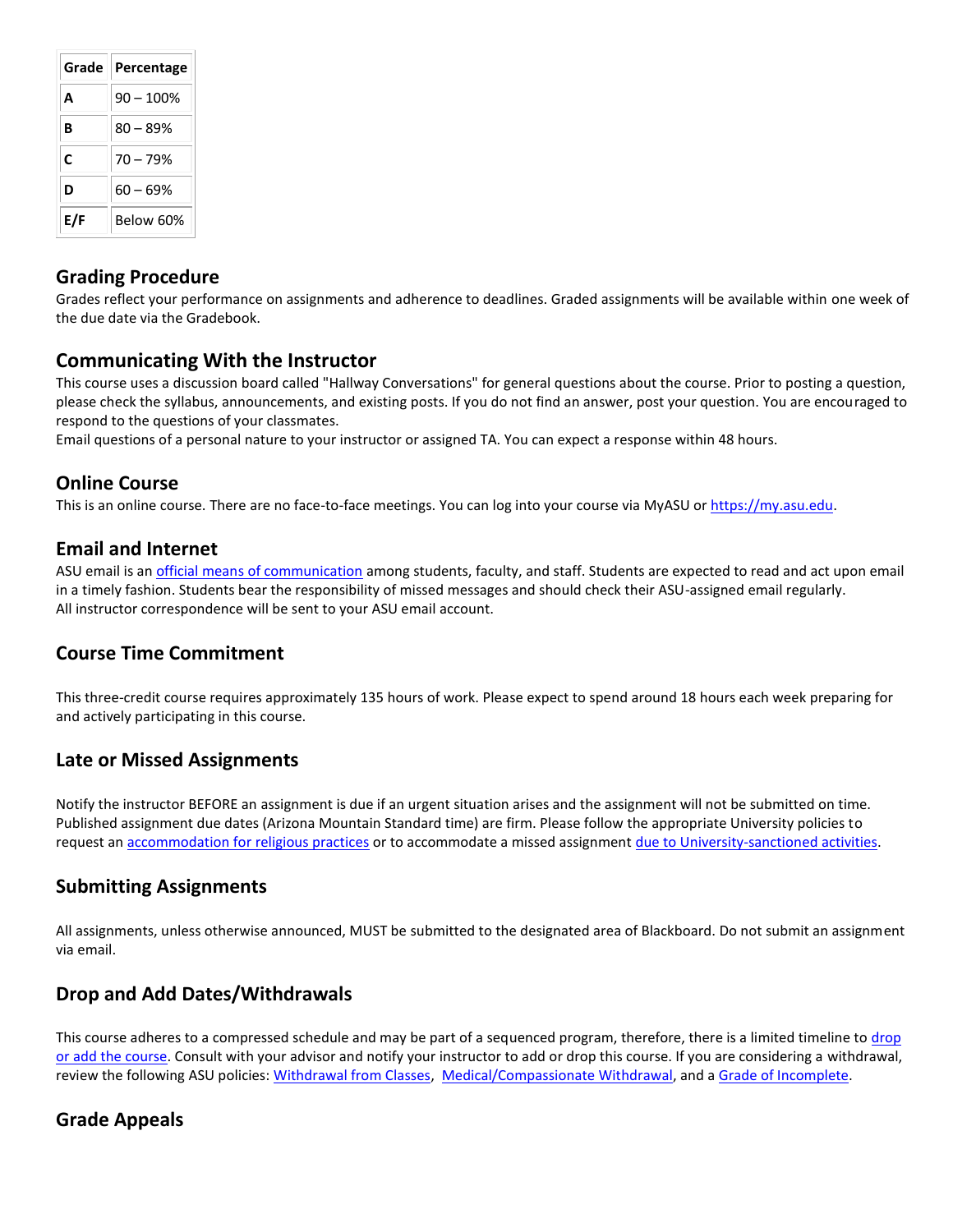Grade disputes must first be addressed by discussing the situation with the instructor. If the dispute is not resolved with the instructor, the student may appeal to the department chair per the [University Policy for Student Appeal Procedures on Grades.](https://catalog.asu.edu/appeal)

# **Student Conduct and Academic Integrity**

Academic honesty is expected of all students in all examinations, papers, laboratory work, academic transactions and records. The possible sanctions include, but are not limited to, appropriate grade penalties, course failure (indicated on the transcript as a grade of E), course failure due to academic dishonesty (indicated on the transcript as a grade of XE), loss of registration privileges, disqualification and dismissal. For more information, see [http://provost.asu.edu/academicintegrity.](http://provost.asu.edu/academicintegrity) Additionally, required behavior standards are listed in the [Student Code of Conduct and Student Disciplinary Procedures,](http://www.asu.edu/aad/manuals/ssm/ssm104-01.html) [Computer, Internet, and Electronic](http://www.asu.edu/aad/manuals/acd/acd125.html)  [Communications policy,](http://www.asu.edu/aad/manuals/acd/acd125.html) and outlined by the [Office of Student Rights & Responsibilities.](https://students.asu.edu/srr) Anyone in violation of these policies is subject to sanctions.

[Students are entitled to receive instruction free from interference](http://www.asu.edu/aad/manuals/ssm/ssm104-02.html) by other members of the class. An instructor may withdraw a student from the course when the student's behavior disrupts the educational process pe[r Instructor Withdrawal of a Student for](http://www.asu.edu/aad/manuals/usi/usi201-10.html)  [Disruptive Classroom Behavior.](http://www.asu.edu/aad/manuals/usi/usi201-10.html)

Appropriate online behavior (also knows as netiquette) is defined by the instructor and includes keeping course discussion posts focused on the assigned topics. Students must maintain a cordial atmosphere and use tact in expressing differences of opinion. Inappropriate discussion board posts may be deleted by the instructor.

The Office of Student Rights and Responsibilities accept[s incident reports](https://students.asu.edu/srr/report) from students, faculty, staff, or other persons who believe that a student or a student organization may have violated the Student Code of Conduct.

## **Prohibition of Commercial Note Taking Services**

In accordance with [ACD 304-06 Commercial Note Taking Services,](http://www.asu.edu/aad/manuals/acd/acd304-06.html) written permission must be secured from the official instructor of the class in order to sell the instructor's oral communication in the form of notes. Notes must have the notetaker's name as well as the instructor's name, the course number, and the date.

## **Course Evaluation**

Students are expected to complete the course evaluation. The feedback provides valuable information to the instructor and the college and is used to improve student learning. Students are notified when the online evaluation form is available.

## **Syllabus Disclaimer**

The syllabus is a statement of intent and serves as an implicit agreement between the instructor and the student. Every effort will be made to avoid changing the course schedule but the possibility exists that unforeseen events will make syllabus changes necessary. Please remember to check your ASU email and the course site often.

#### **Accessibility Statement**

In compliance with the Rehabilitation Act of 1973, Section 504, and the Americans with Disabilities Act as amended (ADAAA) of 2008, professional disability specialists and support staff at the Disability Resource Center (DRC) facilitate a comprehensive range of academic support services and accommodations for qualified students with disabilities.

[Qualified students with disabilities may be eligible to receive academic support services and accommodations.](http://www.asu.edu/aad/manuals/ssm/ssm701-01.html) Eligibility is based on qualifying disability documentation and assessment of individual need. Students who believe they have a current and essential need for disability accommodations are [responsible for requesting accommodations and providing qualifying documentation](http://www.asu.edu/aad/manuals/ssm/ssm701-02.html) to the DRC. Every effort is made to provide reasonable accommodations for qualified students with disabilities.

Qualified students who wish to request an accommodation for a disability should contact the DRC by going to [https://eoss.asu.edu/drc,](https://eoss.asu.edu/drc) calling (480) 965-1234 or emailing DRC@asu.edu. To speak with a specific office, please use the following information: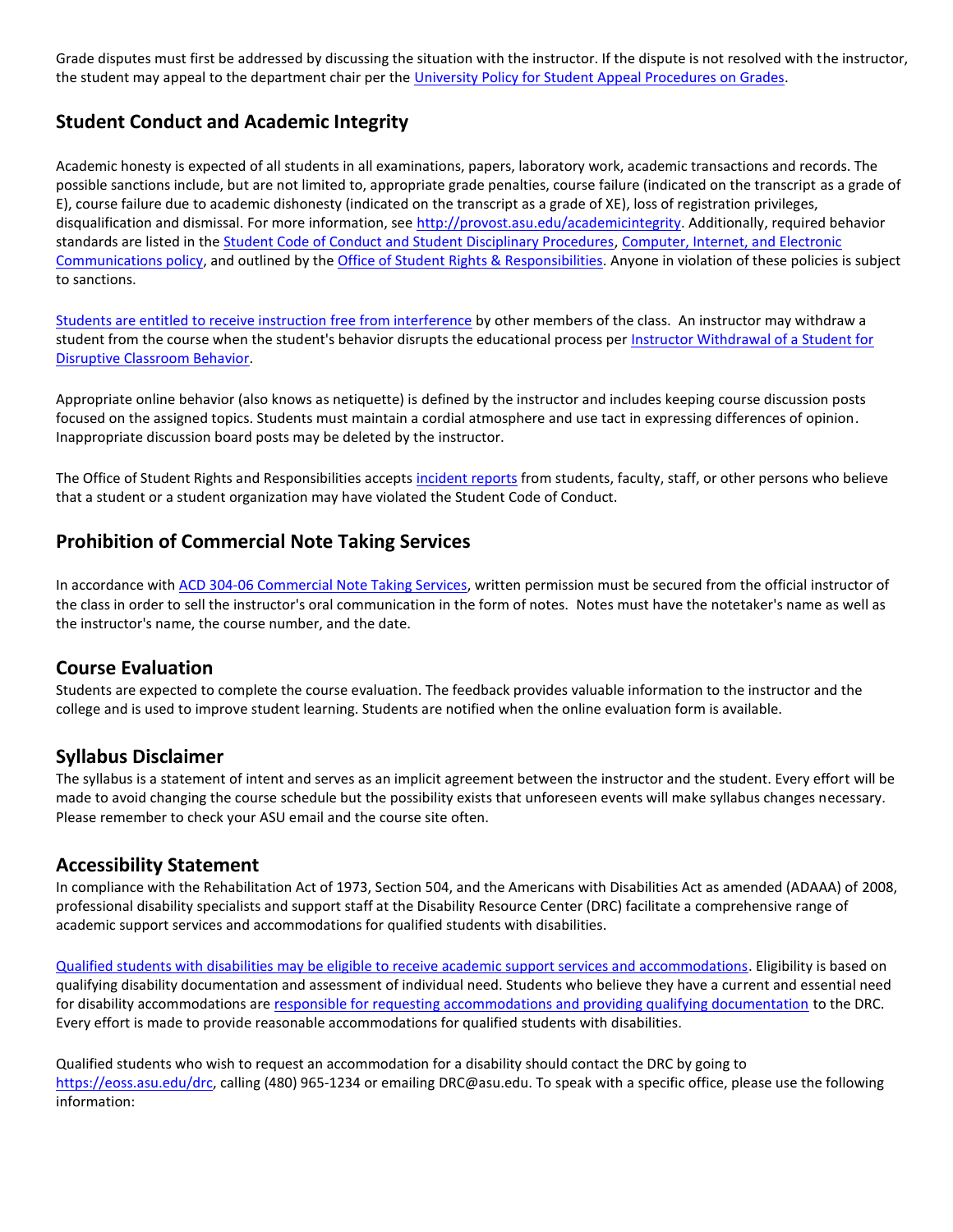ASU Online and Downtown Phoenix Campus University Center Building, Suite 160 602-496-4321 (Voice)

Polytechnic Campus 480-727-1165 (Voice)

West Campus University Center Building (UCB), Room 130 602-543-8145 (Voice)

#### **Computer Requirements**

This course requires a computer with Internet access and the following: Web browsers [\(Chrome,](https://www.google.com/chrome) [Internet Explorer,](http://windows.microsoft.com/en-us/internet-explorer/products/ie/home) [Mozilla Firefox,](http://www.mozilla.org/en-US/firefox/new/) or [Safari\)](http://www.apple.com/safari/) [Adobe Acrobat Reader](http://get.adobe.com/reader/) (free) [Adobe Flash Player](http://get.adobe.com/flashplayer/) (free) Microphone (optional) and speaker

## **Technical Support**

This course uses Blackboard to deliver content. It can be accessed through MyASU at [http://my.asu.edu](http://my.asu.edu/) or the Blackboard home page a[t https://myasucourses.asu.edu](https://myasucourses.asu.edu/)

Tempe Campus480-965-1234 (Voice)

To monitor the status of campus networks and services, visit the System Health Portal a[t http://syshealth.asu.edu/.](http://syshealth.asu.edu/) To contact the help desk call toll-free at 1-855-278-5080.

## **Survival Guide for This Class**

This is an online course. To be successful:

- take the class seriously
- expect to work hard throughout the entire course
- be organized and manage your time (do not procrastinate)
- check the course daily
- read announcements
- read and respond to course email messages as needed
- complete assignments by the due dates specified
- communicate regularly with your instructor and peers
- create a study and/or assignment schedule to stay on track
- draw examples from your personal experiences to illustrate the topics
- have fun learning!!!

| Unit                       | <b>Topics</b> | <b>Objectives</b><br>What do you want<br>students to be able to<br>do by the end of the<br>unit? | <b>Assessments</b><br>What are the<br>methods of<br>measuring<br>achievement of the<br>learning<br>objectives?<br>(discussions,<br>papers, exams,<br>projects,<br>presentations,<br>articles, case<br>studies) | <b>Materials/Activities</b><br>List of materials to be used in the unit.<br>Include any instructional technologies to<br>facilitate content delivery and optimal<br>learning for students. |
|----------------------------|---------------|--------------------------------------------------------------------------------------------------|----------------------------------------------------------------------------------------------------------------------------------------------------------------------------------------------------------------|--------------------------------------------------------------------------------------------------------------------------------------------------------------------------------------------|
| "Start<br>Here"<br>Section |               |                                                                                                  |                                                                                                                                                                                                                | Watch the "Welcome to Class" video                                                                                                                                                         |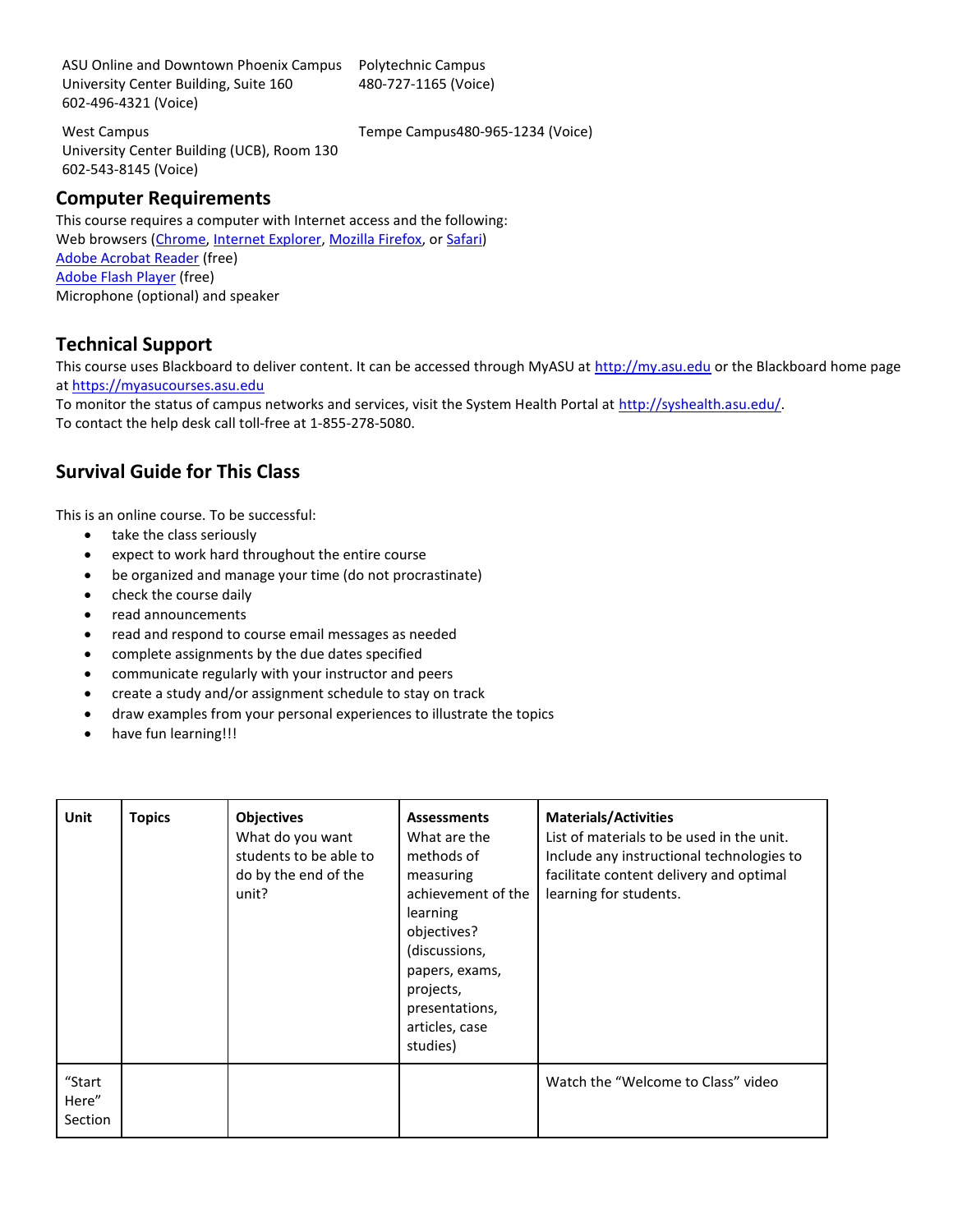| $\mathbf{1}$ | Forensic<br>Psychology &<br>Expert<br>Witness<br>Testimony | Define "Forensic<br>Psychology"<br>Describe how the court<br>uses expert witnesses<br>and debate the<br>pros/cons of the<br>approach                           | <b>Reading Questions</b><br>#1 - worth 2 points<br>Activity assignment<br>#1.1 – worth 1<br>point: Discussion<br>post assignment -<br>tell something<br>unique about<br>yourself in one<br>sentence in the<br>discussion board<br>Activity assignment<br>#1.2 – worth 1<br>point<br>read the syllabus<br>and submit your<br>favorite quote<br>from it<br>Activity assignment<br>#1.3 - worth $1$<br>point<br>"what is forensic<br>psychology"<br><b>Reading Questions</b><br>#2 - worth 2 points | "What is forensic psychology?" Read:<br>Ewing & McCann: Preface & Introduction<br>Huss Ch. 1 & 2<br>Neal article, under review<br>Read the "What is Forensic Psychology"<br>Slides & watch the lecture video<br>Watch a 4-minute video called<br>"Introduction to the Field of Psychology<br>and Law" produced by the American<br>Psychology-Law Society<br>Watch a 3-minute video called "Working as<br>a Forensic Clinician" produced by the<br>American Psychology-Law Society<br>"Expert Witnesses & Testimony" Read<br>Ewing & McCann:<br>-Ch. 7 "Cameron Hooker: Judging the<br>Experts?" &<br>-Ch. 12 "Jeffrey Dahmer: Serial Murder,<br>Necrophilia, & Cannibalism" Huss Ch. 3<br>Three short chapters from Brodsky's "The<br>Expert Expert Witness" book - will be<br>posted on blackboard<br>Read the "Expert Witnesses" slides &<br>watch the lecture video<br>Wach 6-min video clip of Dr. Judith<br>Becker's testimony in the Jeffrey Dahmer<br>case (a defense expert witness)<br>Watch a 5-minute clip of Dr. Dietz's<br>testimony in the Jeffrey Dahmer case (a<br>prosecution expert witness)<br>Read the "Expert Testimony" slides &<br>watch the lecture video<br>Read the "Expert Bias" slides & watch<br>lecture video<br>Wonder Woman's Secret Past - The New<br>Yorker story |
|--------------|------------------------------------------------------------|----------------------------------------------------------------------------------------------------------------------------------------------------------------|--------------------------------------------------------------------------------------------------------------------------------------------------------------------------------------------------------------------------------------------------------------------------------------------------------------------------------------------------------------------------------------------------------------------------------------------------------------------------------------------------|-----------------------------------------------------------------------------------------------------------------------------------------------------------------------------------------------------------------------------------------------------------------------------------------------------------------------------------------------------------------------------------------------------------------------------------------------------------------------------------------------------------------------------------------------------------------------------------------------------------------------------------------------------------------------------------------------------------------------------------------------------------------------------------------------------------------------------------------------------------------------------------------------------------------------------------------------------------------------------------------------------------------------------------------------------------------------------------------------------------------------------------------------------------------------------------------------------------------------------------------------------------------------------------------------------|
| 2            | Competency<br>to Stand Trial                               | Describe the legal<br>rationale of competency<br>to stand trial and<br>explain how mental<br>illness is relevant to<br>competency (and how it<br>is distinct). | <b>Reading Questions</b><br>#3 - worth 2 points<br>Activity<br>Assignment #2.1 -<br>worth 1 point<br>Discussion post re:<br>competencies as<br>uniform or not                                                                                                                                                                                                                                                                                                                                    | Readings:<br>Ewing & McCann:<br>Ch. 15 "Colin Ferguson: A Fool<br>for a Client" &<br>Ch. 16 "Ralph Tortorici: A<br>Question of Competence"<br>Huss Ch. 8 p. 167-184                                                                                                                                                                                                                                                                                                                                                                                                                                                                                                                                                                                                                                                                                                                                                                                                                                                                                                                                                                                                                                                                                                                                 |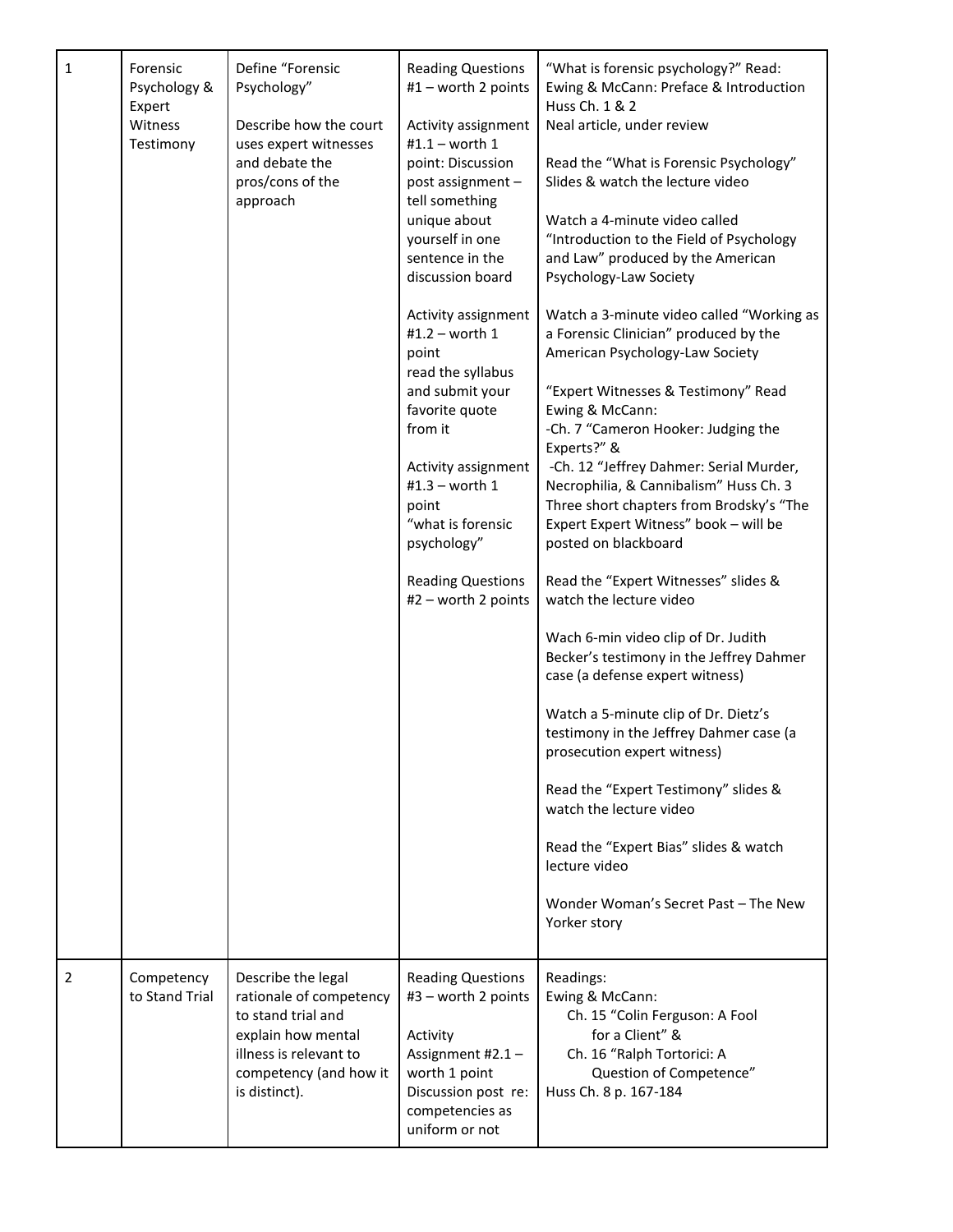|        |                                      | Explain the ethical<br>quandaries mental<br>health professionals<br>face when asked to<br>restore an incompetent<br>defendant to<br>adjudicative<br>competency.<br>Describe the methods<br>forensic psychologists<br>most commonly use for<br>evaluating a<br>defendant's<br>competency to stand<br>trial. | Activity<br>Assignment #2.2 -<br>worth 1 point<br>Discussion post -<br>read and reflect on<br>the CST example<br>report & the<br>example petition<br>for commitment of<br>IST defendant<br>Exam 1 | Dusky v. U.S. (1960) legal case opinion (one<br>page)<br>"Basics of Competency to Stand Trial"<br>slides & short lecture<br>Watch a couple short videos depicting<br>defendants who are incompetent to stand<br>trial (e.g., defendant Mitchell in the<br>Elizabeth Smart case, a defendant yelling<br>and turning over a table in court).<br>Read the short forensic report in the Ralph<br>Tortorici case, a famous case in which an<br>incompetent defendant was allowed to<br>stand trial<br>"Advanced Issues in Competency to Stand<br>Trial" slides & short lecture<br>Watch ~5 minute video of Colin Ferguson<br>(the Long Island Railroad Massacre<br>shooter) represent himself pro se in court,<br>when he was arguably not competent to<br>stand trial, yet he was able to do so<br>because of the Godinez v. Moran (1993)<br>SCOTUS decision.<br>"The Evaluation of CST" slides & short<br>lecture<br>Watch news videos relating to the case of<br>Jared Loughner - the Tucson shooter who<br>was ruled incompetent to stand trial,<br>received treatment to restore his<br>competency in the federal system, and<br>who then pled guilty after he was restored.<br>First read this short news article about him<br>being found IST. Then, watch this short<br>video about when he was deemed<br>Competent and pled guilty to federal<br>charges.<br>Example CST report |
|--------|--------------------------------------|------------------------------------------------------------------------------------------------------------------------------------------------------------------------------------------------------------------------------------------------------------------------------------------------------------|---------------------------------------------------------------------------------------------------------------------------------------------------------------------------------------------------|-------------------------------------------------------------------------------------------------------------------------------------------------------------------------------------------------------------------------------------------------------------------------------------------------------------------------------------------------------------------------------------------------------------------------------------------------------------------------------------------------------------------------------------------------------------------------------------------------------------------------------------------------------------------------------------------------------------------------------------------------------------------------------------------------------------------------------------------------------------------------------------------------------------------------------------------------------------------------------------------------------------------------------------------------------------------------------------------------------------------------------------------------------------------------------------------------------------------------------------------------------------------------------------------------------------------------------------------------------------------------------------|
| Exam 1 |                                      |                                                                                                                                                                                                                                                                                                            |                                                                                                                                                                                                   | Exam 1 Study Guide                                                                                                                                                                                                                                                                                                                                                                                                                                                                                                                                                                                                                                                                                                                                                                                                                                                                                                                                                                                                                                                                                                                                                                                                                                                                                                                                                                  |
| 3      | Insanity &<br>Diminished<br>Capacity | Explain the legal<br>concept of mens rea<br>and how it is relevant to<br>forensic psychology.<br>Demonstrate familiarity<br>with famous cases in<br>the history of the<br>insanity defense that                                                                                                            | <b>Reading Questions</b><br>#4 - worth 2 points<br>Activity assignment<br>#3.1 $-$ worth 1<br>point - Discussion<br>post-read and<br>reflect on the                                               | Readings:<br>Ewing & McCann:<br>Ch. 8 "John W. Hinckley, Jr.: Shooting for<br>the Stars"<br>Ch. 19 "Andrea Yates: An American<br>Tragedy"<br>Huss Ch. 9                                                                                                                                                                                                                                                                                                                                                                                                                                                                                                                                                                                                                                                                                                                                                                                                                                                                                                                                                                                                                                                                                                                                                                                                                             |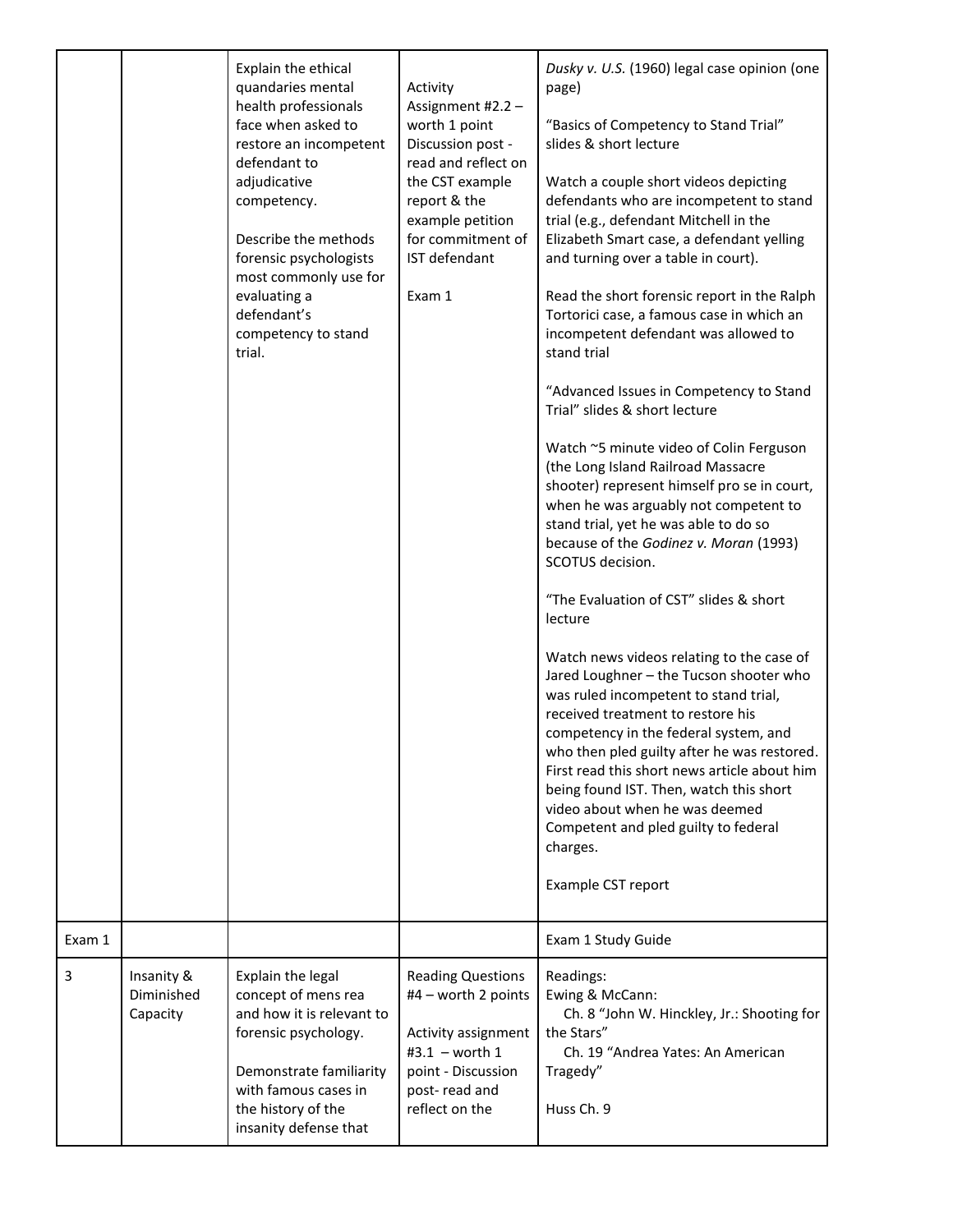|   |                                                        | have shaped this area of<br>the law.<br>Compare and contrast<br>the different insanity<br>standards used in<br>different jurisdictions.<br>Describe the methods<br>forensic psychologists<br>most commonly use for<br>evaluating a<br>defendant's mental<br>state at the time of<br>offense.                                                                                                                       | insanity report<br>example<br>Activity assignment<br>#3.2 – worth $1$<br>point Discussion<br>post re: the<br>Insanity Trial of<br>Hamlet<br>Activity<br>Assignment #3.3 -<br>worth 1 point -<br>post to discussion<br>board $3/2/1$<br>activity                                               | The Basics of the Insanity Defense (slides<br>and short lecture)<br>"Insane Jeopardy" Game<br>The Initial History of the Insanity Defense<br>(Before Hinckley) (slides & short lecture)<br>Check out the online repository of<br>information / documents / photos related<br>to the John Hinkley case, including for<br>example his letter to Jodie Foster depicting<br>his mental state before he attempted to<br>assassinate President Reagan<br>The Recent History of the Insanity Defense<br>(Since Hinckley) (slides & short lecture)<br>Clark v. Arizona (2006) Supreme Court<br>one-page case brief<br>Forensic Evaluations of Insanity (slides &<br>short lecture)<br>Example of a Criminal Responsibility report<br>Watch or read this CBN News piece about<br>John Hinckley's ongoing civil commitment<br>/ imminent release<br>Check out the CNN "fast facts" page about<br>the Andrea Yates case<br>Watch and respond to three short clips<br>from "The Insanity Trial of Hamlet"<br>Neal & Grisso (2014) article |
|---|--------------------------------------------------------|--------------------------------------------------------------------------------------------------------------------------------------------------------------------------------------------------------------------------------------------------------------------------------------------------------------------------------------------------------------------------------------------------------------------|-----------------------------------------------------------------------------------------------------------------------------------------------------------------------------------------------------------------------------------------------------------------------------------------------|-------------------------------------------------------------------------------------------------------------------------------------------------------------------------------------------------------------------------------------------------------------------------------------------------------------------------------------------------------------------------------------------------------------------------------------------------------------------------------------------------------------------------------------------------------------------------------------------------------------------------------------------------------------------------------------------------------------------------------------------------------------------------------------------------------------------------------------------------------------------------------------------------------------------------------------------------------------------------------------------------------------------------------|
| 4 | Psychopathy<br>& Violence<br><b>Risk</b><br>Assessment | Describe the competing<br>tensions between public<br>safety and individual<br>rights in questions<br>about how to deal with<br>people who might hurt<br>other people.<br>Explain how the law has<br>balanced the two<br>competing tensions<br>described above and<br>name the cases in which<br>this balance was struck.<br>Debate the pros and<br>cons of psychopathy<br>conceptualized as a<br>"brain disorder." | <b>Reading Questions</b><br>#5 - worth 2 points<br>Activity<br>Assignment #4.1 -<br>worth 1 point<br>Discussion post<br>(think-pair-share<br>re: "dark<br>personalities")<br>Activity<br>Assignment #4.2 -<br>worth 1 point -<br>post to discussion<br>board re:<br>psychopaths &<br>insanity | Readings:<br>Ewing & McCann:<br>Ch. 5 "Prosenjit Poddar & Tatiana<br>Tarasoff: Where the Public Peril Begins"<br>and<br>Ch. 17 "Mike Tyson: Predicting the<br>Violence of a Professional Fighter"<br>Huss Ch. 4 & 5<br>Psychopathy & Violence Risk Intro (slides &<br>very short lecture)<br>Psychopathy Part 1 (slides & short lecture),<br>including a discussion of "successful<br>psychopathy" based on James Bond -<br>based on a real WWII British spy                                                                                                                                                                                                                                                                                                                                                                                                                                                                                                                                                                  |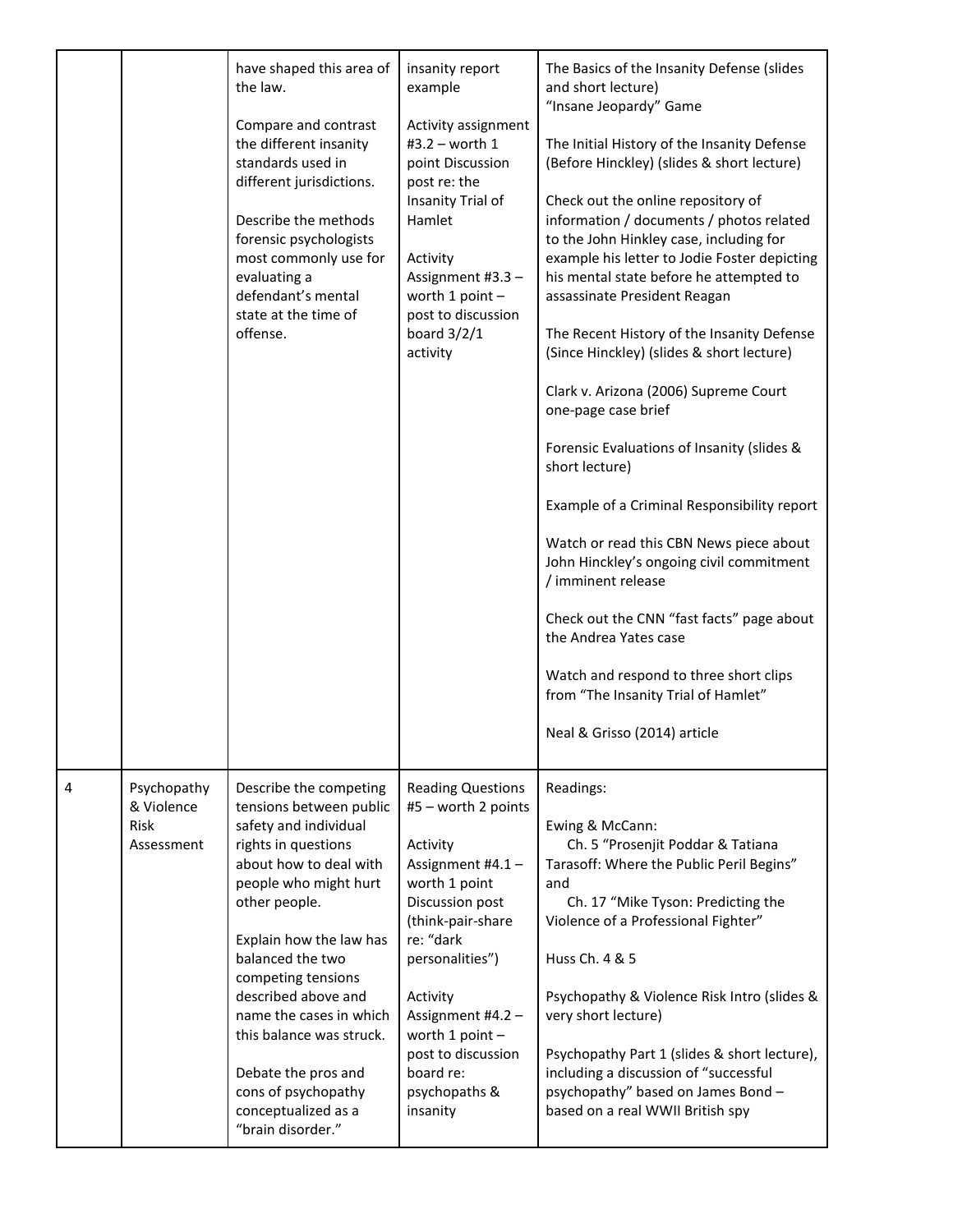|        |               | Describe the methods<br>forensic psychologists<br>most commonly use for<br>evaluating a<br>defendant's risk of<br>future violence.                                                                                                                                                                                                                                                                                                                         | Activity<br>Assignment #4.3 -<br>worth 1 point $-$<br>post to discussion<br>board re: "what<br>causes<br>psychopathy" from<br><b>NPR</b> story<br><b>Reading Questions</b><br>#6 - worth 2 points<br>Study Guide for<br>Exam 2 - answer &<br>turn in for points<br>Exam 2                    | Read Hare's "Without Conscience" book 2<br>chapters<br>Read Keihl 3-pg article in Nature - Brain<br>Scans in Court<br>Psychopathy Part 2 (slides & short lecture),<br>including a discussion of the "Ken and<br>Barbie" killers Karla Homolka and Paul<br>Bernardo (i.e., psychopathy in women and<br>men)<br>Listen to this 6-minute NPR story about<br>Neuroscientist uncovering evidence of<br>psychopathy in his own brain<br>Violence Risk Assessment (slides & lecture)<br>Optional reading for this section: short<br>ASU Now Story about bias in the violence<br>assessment forensic work of "Dr. Death"<br>and Dr. Neal's research program<br>Watch both episodes of<br>"Brains on Trial"??<br>http://brainsontrial.com/ |
|--------|---------------|------------------------------------------------------------------------------------------------------------------------------------------------------------------------------------------------------------------------------------------------------------------------------------------------------------------------------------------------------------------------------------------------------------------------------------------------------------|----------------------------------------------------------------------------------------------------------------------------------------------------------------------------------------------------------------------------------------------------------------------------------------------|-----------------------------------------------------------------------------------------------------------------------------------------------------------------------------------------------------------------------------------------------------------------------------------------------------------------------------------------------------------------------------------------------------------------------------------------------------------------------------------------------------------------------------------------------------------------------------------------------------------------------------------------------------------------------------------------------------------------------------------|
| Exam 2 |               |                                                                                                                                                                                                                                                                                                                                                                                                                                                            |                                                                                                                                                                                                                                                                                              | Exam 2 study guide (turn in responses for<br>"Reading" Assignment #6)                                                                                                                                                                                                                                                                                                                                                                                                                                                                                                                                                                                                                                                             |
| 5      | Child Custody | List the different<br>standards that have<br>been used by the law<br>over time to determine<br>child custody.<br>Describe the benefits<br>and drawbacks of the<br>law's current standard<br>for determining child<br>custody.<br>Demonstrate familiarity<br>with mediation model<br>and parenting plans in<br>child custody cases.<br>Describe the methods<br>forensic psychologists<br>most commonly use for<br>approaching child<br>custody evaluations. | <b>Reading Questions</b><br>#7- worth 2 points<br>Activity<br>Assignment #5.1 -<br>worth 1 point<br>Discussion post<br>(think-share re:<br>mediators and<br>parenting plans)<br>Activity assignment<br>#5.2 - worth 1<br>point - the<br>pros/cons of the<br><b>ALI Approximation</b><br>rule | Readings:<br>Ewing & McCann Ch. 13 "Woody Allen and<br>Mia Farrow: A Swing of King Solomon's<br>Sword"<br>Huss Ch. 12<br>Read this short but fascinating real legal<br>case decision in a child custody case:<br>Painter v. Bannister, 258 Iowa 1390, 140<br>N.W.2d. 152 (1966)<br>Child Custody Intro (slides & lecture,<br>including discussion of the Parents Apart<br>program and parenting plans)<br>Child Custody Legal Standards (slides &<br>lecture)<br>Evaluations for Child Custody (slides &<br>lecture)<br>AZ Supreme Court's Guide for Parenting<br>Plan - excellent PDF                                                                                                                                            |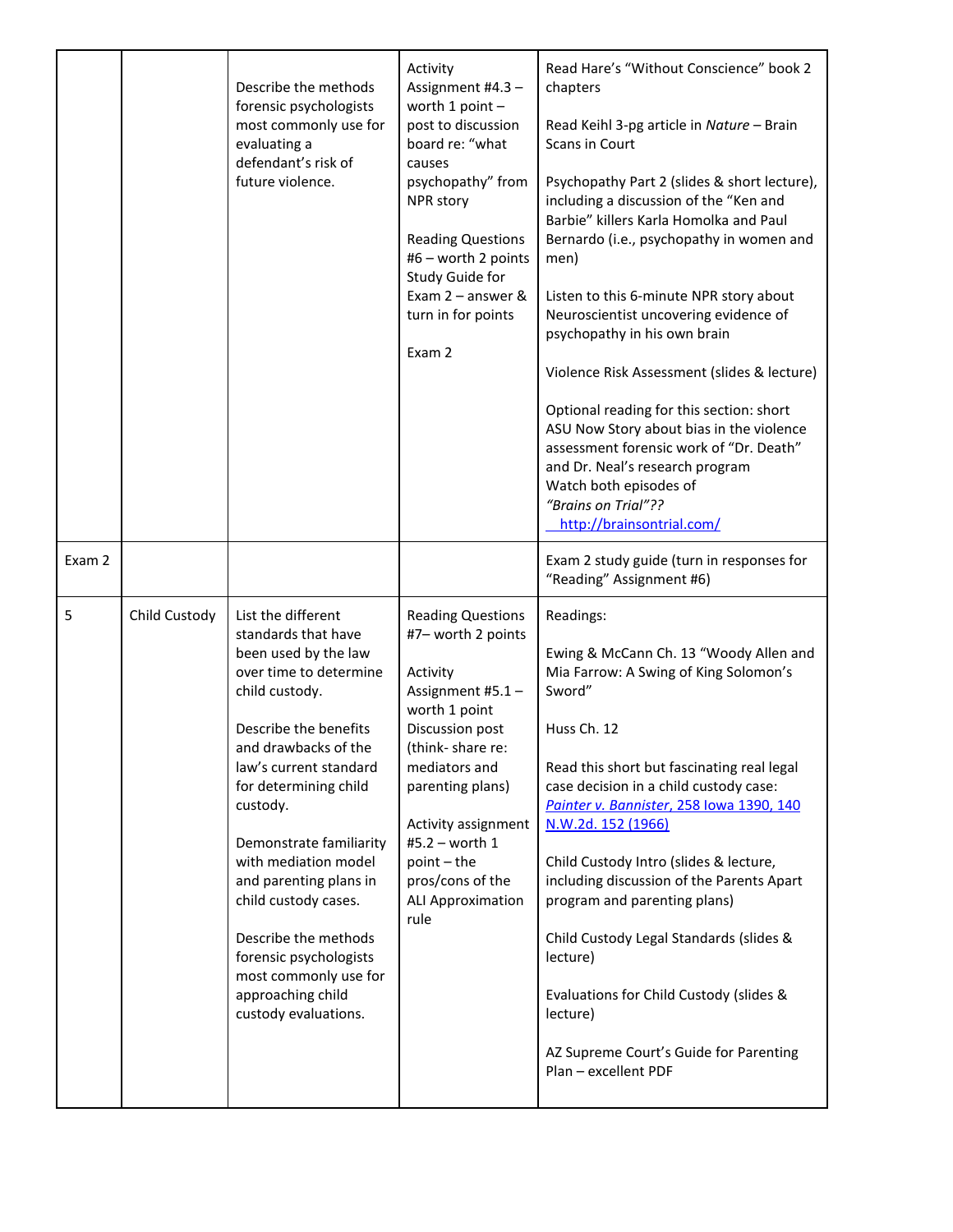|  | Commitment | landscape of civil<br>commitment and how<br>the clinical-legal<br>requirements for<br>involuntary<br>commitment and the<br>right to treatment<br>emerged over time and<br>across specific cases.<br>Describe the methods<br>forensic psychologists<br>most commonly use for<br>evaluating an<br>individual's need for<br>civil commitment.<br>Apply different civil<br>commitment statutes in<br>case studies to<br>determine when and<br>why a person might<br>meet criteria for<br>commitment in one<br>jurisdiction vs. another. | #8- worth 2 points<br>Activity<br>Assignment #6.1 -<br>worth 1 point -<br>John Oliver clip<br>response on<br>discussion board<br>Activity<br>Assignment #6.2 -<br>worth 1 point Civil<br>commitment case<br>studies | Ewing & McCann Ch. 2 "Lee Harvey<br>Oswald: The Formative Years of an<br>Assassin"<br>Huss Ch. 7<br>Civil Commitment short intro (slides &<br>short lecture)<br>A Short History of Insane/Lunatic Asylums<br>in the U.S. (slides & short lecture, including<br>examples of Kirkbride Building architecture<br>in the old "Insane/Lunatic Asylum" models<br>(e.g., Shutter Island movie filmed in one of<br>these Kirkbride buildings)).<br>Rosenhan (1973) on being sane in insane<br>places<br>Civil Commitment Legal Cases & Standards<br>(slides & lecture)<br>Birnbaum (1960) The Right to Treatment<br>article<br>Birnbaum (2012) Remembering Right to<br><b>Treatment article</b><br>Wyatt v Stickney (1972) 1-pg legal case<br>brief - Civil Commitment treatment<br>standards<br>Dangerousness To Self and/or Others<br>(slides & short lecture), including a<br>discussion of civil commitment to protect<br>people from committing suicide (with an<br>example of the Robin Williams suicide<br>case).<br>TIPS FOR STUDENTS for helping someone<br>who may be in danger:<br>John Oliver "Last Week Tonight" clip -<br>"Mental Health" system (12 minutes)<br>Civil Commitment Closing Slides (slides &<br>short lecture), including an introduction to<br>psychiatric advanced directives and<br>"presidential assassination syndrome"<br>Read this example of petition to court for<br>civil commitment of a mentally ill and<br>dangerous person (deidentified) (note: this<br>is the same case as the petition for the<br>incompetent person - the one shown in<br>the CST section) |
|--|------------|-------------------------------------------------------------------------------------------------------------------------------------------------------------------------------------------------------------------------------------------------------------------------------------------------------------------------------------------------------------------------------------------------------------------------------------------------------------------------------------------------------------------------------------|---------------------------------------------------------------------------------------------------------------------------------------------------------------------------------------------------------------------|--------------------------------------------------------------------------------------------------------------------------------------------------------------------------------------------------------------------------------------------------------------------------------------------------------------------------------------------------------------------------------------------------------------------------------------------------------------------------------------------------------------------------------------------------------------------------------------------------------------------------------------------------------------------------------------------------------------------------------------------------------------------------------------------------------------------------------------------------------------------------------------------------------------------------------------------------------------------------------------------------------------------------------------------------------------------------------------------------------------------------------------------------------------------------------------------------------------------------------------------------------------------------------------------------------------------------------------------------------------------------------------------------------------------------------------------------------------------------------------------------------------------------------------------------------------------------------------------------|
|--|------------|-------------------------------------------------------------------------------------------------------------------------------------------------------------------------------------------------------------------------------------------------------------------------------------------------------------------------------------------------------------------------------------------------------------------------------------------------------------------------------------------------------------------------------------|---------------------------------------------------------------------------------------------------------------------------------------------------------------------------------------------------------------------|--------------------------------------------------------------------------------------------------------------------------------------------------------------------------------------------------------------------------------------------------------------------------------------------------------------------------------------------------------------------------------------------------------------------------------------------------------------------------------------------------------------------------------------------------------------------------------------------------------------------------------------------------------------------------------------------------------------------------------------------------------------------------------------------------------------------------------------------------------------------------------------------------------------------------------------------------------------------------------------------------------------------------------------------------------------------------------------------------------------------------------------------------------------------------------------------------------------------------------------------------------------------------------------------------------------------------------------------------------------------------------------------------------------------------------------------------------------------------------------------------------------------------------------------------------------------------------------------------|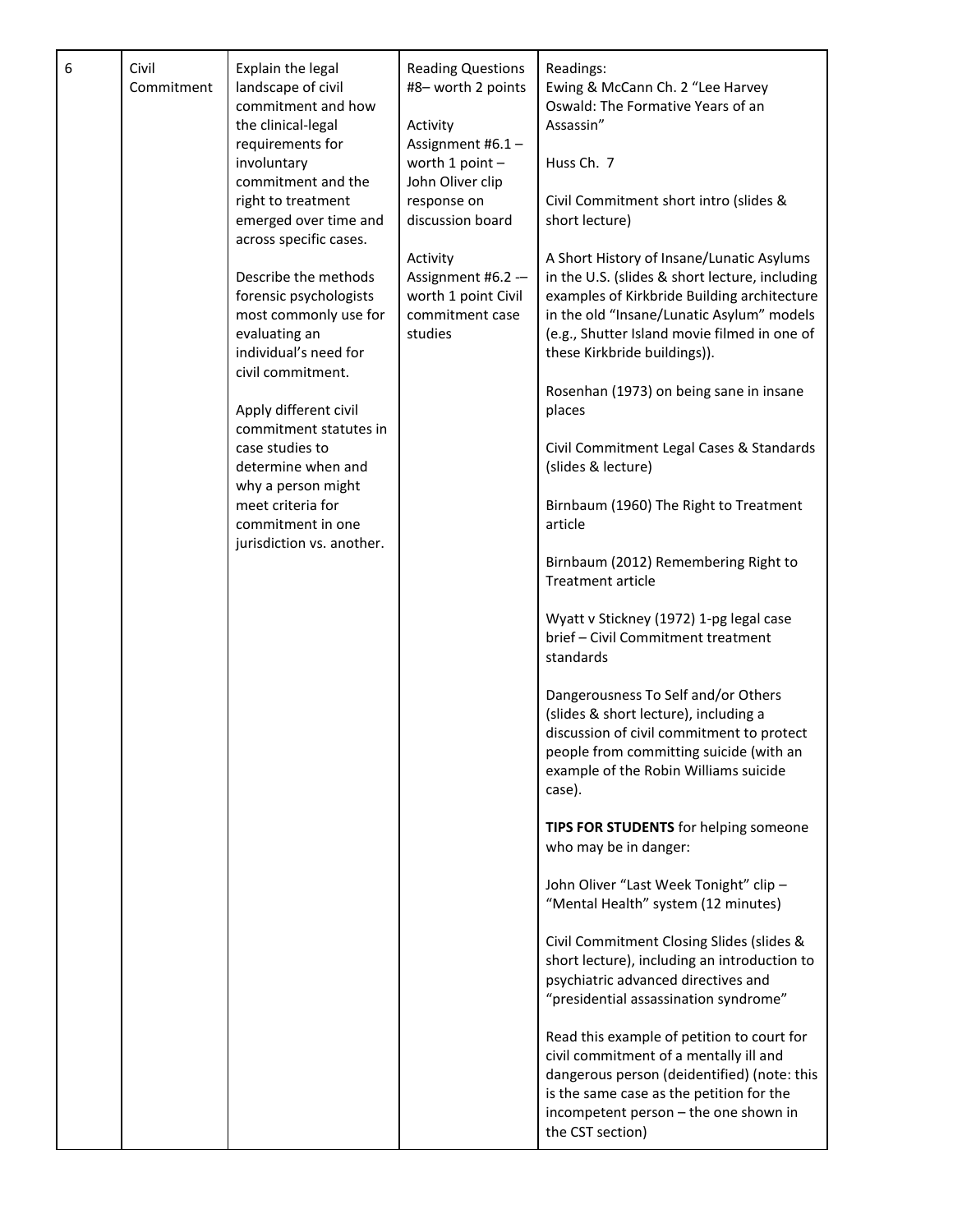|                |                                               |                                                                                                                                                                                                                                                                                                                                                                                                                                                                                                                                                                                                                                                 |                                                                                                                                                                                                                                                                                                                                                                                                                                                                                                                   | Civil commitment case studies                                                                                                                                                                                                                                                                                                                                                                                                                                                                                                                                                                                                                                                                                                                                                                                                                                                                                                                                                                                                                                                                                                                                                                                                                                                                                                                                                                                                                                                                                                                                    |
|----------------|-----------------------------------------------|-------------------------------------------------------------------------------------------------------------------------------------------------------------------------------------------------------------------------------------------------------------------------------------------------------------------------------------------------------------------------------------------------------------------------------------------------------------------------------------------------------------------------------------------------------------------------------------------------------------------------------------------------|-------------------------------------------------------------------------------------------------------------------------------------------------------------------------------------------------------------------------------------------------------------------------------------------------------------------------------------------------------------------------------------------------------------------------------------------------------------------------------------------------------------------|------------------------------------------------------------------------------------------------------------------------------------------------------------------------------------------------------------------------------------------------------------------------------------------------------------------------------------------------------------------------------------------------------------------------------------------------------------------------------------------------------------------------------------------------------------------------------------------------------------------------------------------------------------------------------------------------------------------------------------------------------------------------------------------------------------------------------------------------------------------------------------------------------------------------------------------------------------------------------------------------------------------------------------------------------------------------------------------------------------------------------------------------------------------------------------------------------------------------------------------------------------------------------------------------------------------------------------------------------------------------------------------------------------------------------------------------------------------------------------------------------------------------------------------------------------------|
| $\overline{7}$ | Sexually<br>Violent<br>Predator<br>Commitment | Explain the ongoing<br>legal challenges to this<br>area of the law.<br>Specifically, what is the<br>Supreme Court's take<br>on the constitutionality<br>of the civil commitment<br>of sex offenders after<br>the completion of their<br>criminal sentence and<br>the "double jeopardy"<br>clause of the U.S.<br>constitution?<br>Debate the pros and<br>cons of different sex<br>offender policies, such<br>as registration laws,<br>zoning laws, treatment<br>laws, and preventative<br>therapy.<br>Describe the methods<br>forensic psychologists<br>most commonly use for<br>evaluating a<br>defendant's risk for<br>future sexual offenses. | <b>Reading Questions</b><br>#9 - worth 2 points<br>Activity assignment<br>#7.1- worth 1<br>point-discussion<br>post re: pros/cons<br>of preventative<br>therapy<br>Activity assignment<br>#7.2- worth 1<br>point-discussion<br>post re: pros/cons<br>of "paraphilic<br>coercive disorder"<br>to add to the DSM<br>for rapists<br>Activity assignment<br>#7.3 - worth 1<br>point - "Assess"<br>Jerry Sandusky's<br>risk of future sex<br>offenses with the<br>Static99 risk<br>assessment tool<br>online<br>Exam 3 | Readings:<br>Grudzinskas, A.J. & Henry, M.G. (1997).<br>Analysis and Commentary: Kansas v.<br>Hendricks. Journal of the American<br>Academy of Psychiatry and the Law, 25,<br>$607 - 612$<br>Huss Ch. 6<br>Sexually Violent Predator Commitment<br>Intro (slides & lecture), including<br>discussion of age of consent laws, clergy as<br>sex offenders, women as sex offenders,<br>and preventative therapy for sexual<br>offenses.<br>Preventative therapy commercial for sex<br>offender treatment (translated from<br>German with subtitles)<br>Watch ~8 min ABC news video of Mary Kay<br>Letourneau, a woman convicted of being a<br>sex offender who was a 34-year old<br>elementary school teacher who began<br>dating and later married her 12-year old<br>student. Convicted of child rape, went to<br>prison, married and had children with him.<br>Evaluation of Sexual Offense Risk (slides &<br>lecture), including a mock assessment of<br>the Jerry Sandusky case (Penn State asst<br>football coach convicted of 45 counts of<br>child sexual abuse)<br>Major Cases in Sex Offender Legislation<br>(slides & lecture), including examples of<br>Arizona's department of public safety<br>website with sex offender tool search and<br>clustering maps.<br>Optional podcast: "In the Dark," a podcast<br>about a 27-year old child abduction<br>investigation that changed the nation. (The<br>Jacob Wetterling case - excellent).<br>http://www.apmreports.org/in-the-dark<br>Arizona State Senate Research Brief - Sex<br><b>Offender Laws</b> |
| 7.5            | Careers in<br>Forensic<br>Psychology          | Determine which areas<br>of psychology-law is                                                                                                                                                                                                                                                                                                                                                                                                                                                                                                                                                                                                   | <b>Reading Questions</b><br>#10 - worth 2<br>points submitted                                                                                                                                                                                                                                                                                                                                                                                                                                                     | Readings:                                                                                                                                                                                                                                                                                                                                                                                                                                                                                                                                                                                                                                                                                                                                                                                                                                                                                                                                                                                                                                                                                                                                                                                                                                                                                                                                                                                                                                                                                                                                                        |